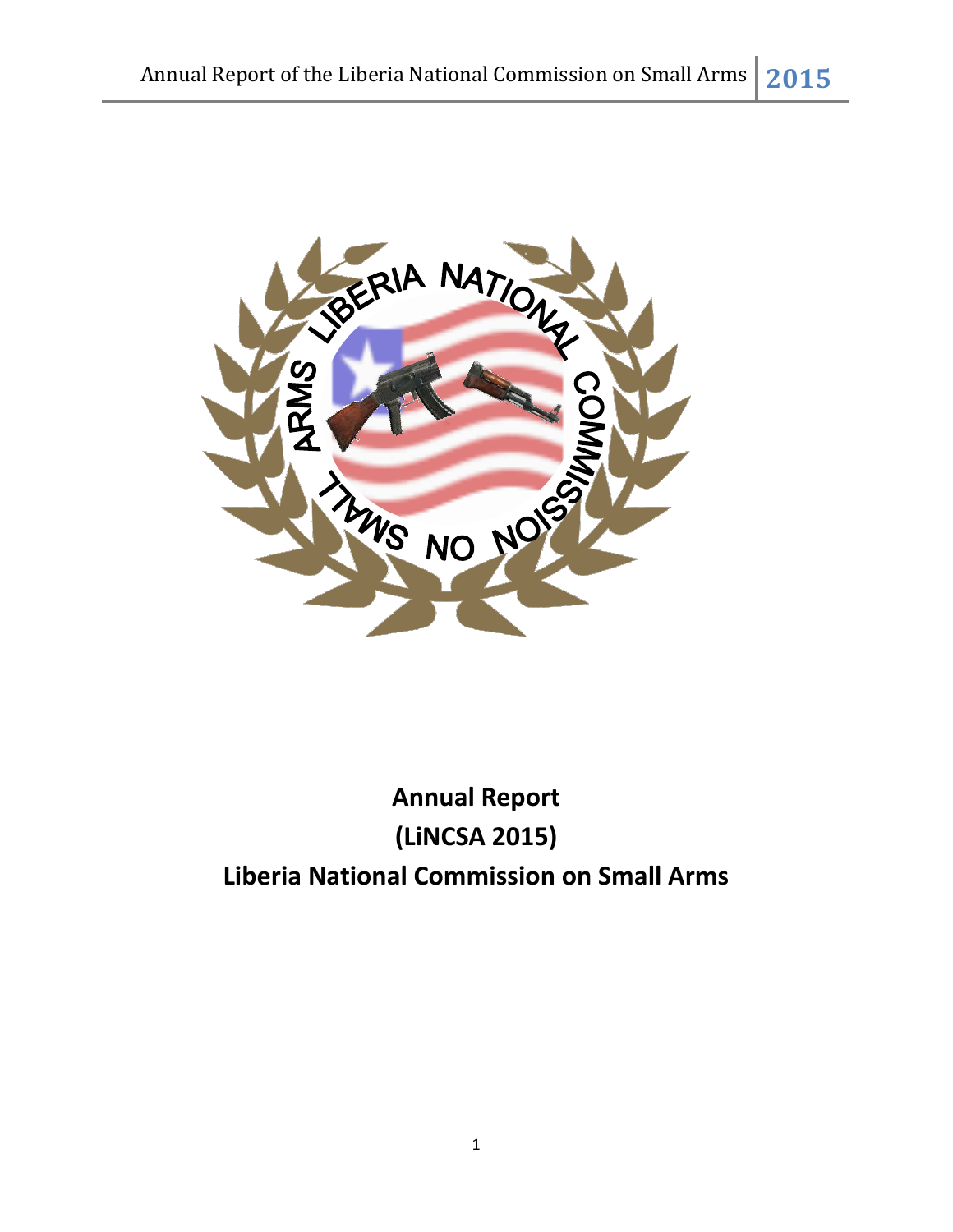# **TABLE OF CONTENTS**

| <b>CONTENT</b> CONTENT | <b>PAGE</b>    |
|------------------------|----------------|
|                        | $\overline{3}$ |
|                        |                |
|                        |                |
|                        |                |
|                        |                |
|                        |                |
|                        |                |
|                        | 10             |
|                        |                |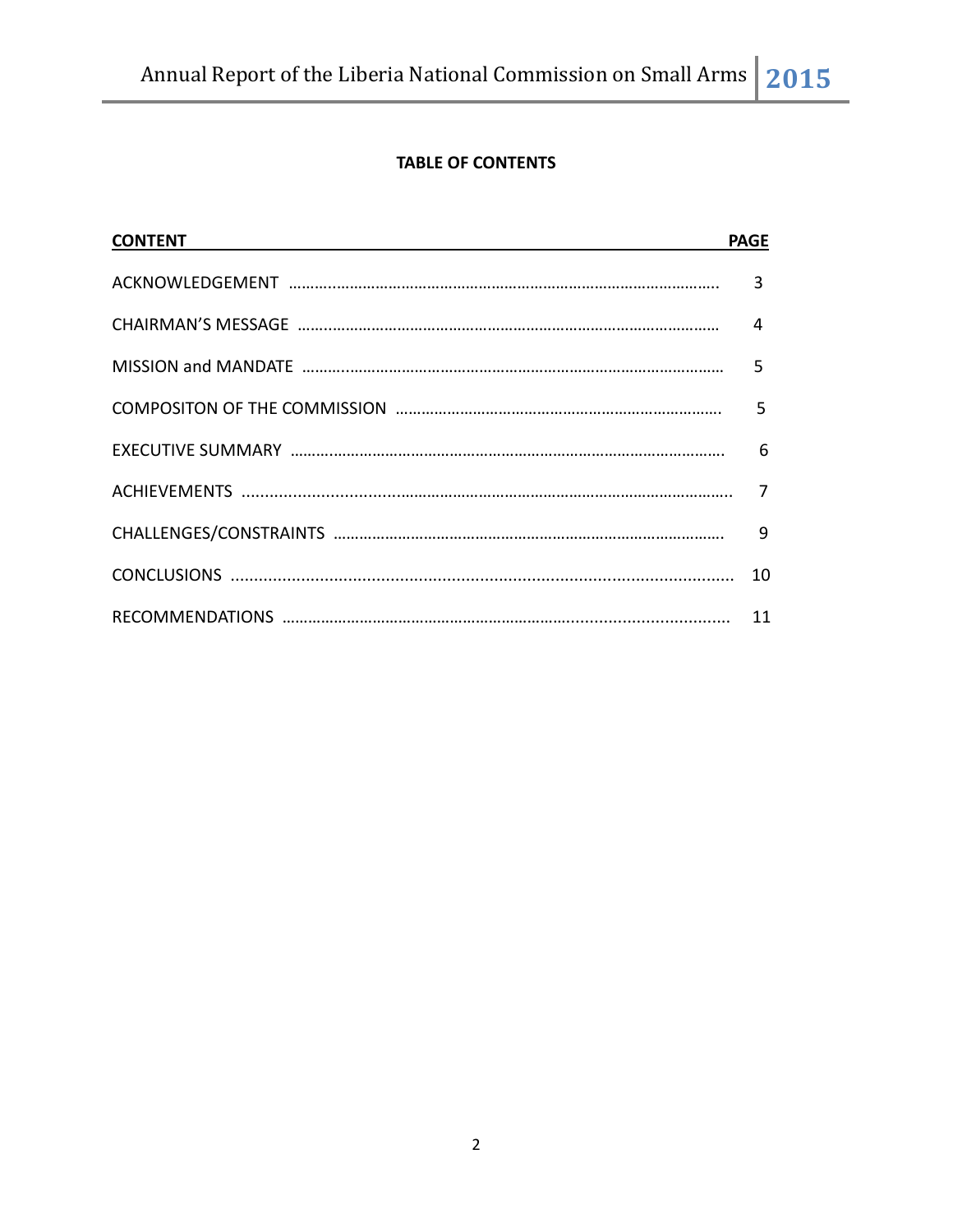#### **ACKNOWLEDGEMENT**

The Liberia National Commission on Small Arms expresses sincere thanks and appreciation to all who contributed to a successful 2015 at LiNCSA. Foremost, we acknowledge and thank Her Excellency, President Ellen Johnson Sirleaf for her consistent leadership, encouragement, and support in our fight against the proliferation of small arms and light weapons in Liberia, in the West African sub-region, Africa and the world as a whole. We also take the time to extend special thanks to the SRSG, Ambassador Zarif, who is doing all he can to help LiNCSA meet its mandate and address SALW proliferation in the country. We acknowledge and express gratitude to the National Security Advisor, the Acting Minister of Foreign Affairs, the Minister of Defense, the Minister of Justice, Senator Zargo of Lofa County, and Representative Chambers of Maryland County for their cooperation and collaboration with the Commission in the implementation of its functions and mandate. There are countless others to thank for their support to

The following national and international organizations, and nations, provided impactful moral, financial, logistic and other support to the Commission during 2015: the ECOWAS Commission, UNMIL, European Union, ICRC, UNDP, Switzerland, UNREC, China, and LANSA. Their support was made in varying areas of interests including Arms Collection, Anti Guns and Ebola Missions, seminars, training, workshops and conferences - both local and international. The United Nations Mission in Liberia has established a strong relationship with the Commission and we continue to collaborate on several SALW related activities. The European Union is funding the Arms Collection program in Grand Gedeh, Maryland and River Gee counties in addition to having provided the funds to purchase 2 arms marking machines currently in our possession and use. The International Committee of the Red Cross and Ministry of Defense have been remarkable in supporting LiNCSA in multiple areas, especially regarding technical and physical support in our efforts to drive passage of the critical Firearms and Ammunition Control Act.

Per our mandate LiNCSA, is required to partner with the Armed Forces of Liberia, the Liberia National Police, National Security Agency and other national security forces in stockpile management. We acknowledge the cooperation and support of the dedicated men and women of the AFL, LNP, NSA, EPS, BIN and all other security personnel who have worked along with LiNCSA in continuing to address the proliferation of illicit SALW in and across Liberia.

#### **CHAIRMAN'S MESSAGE**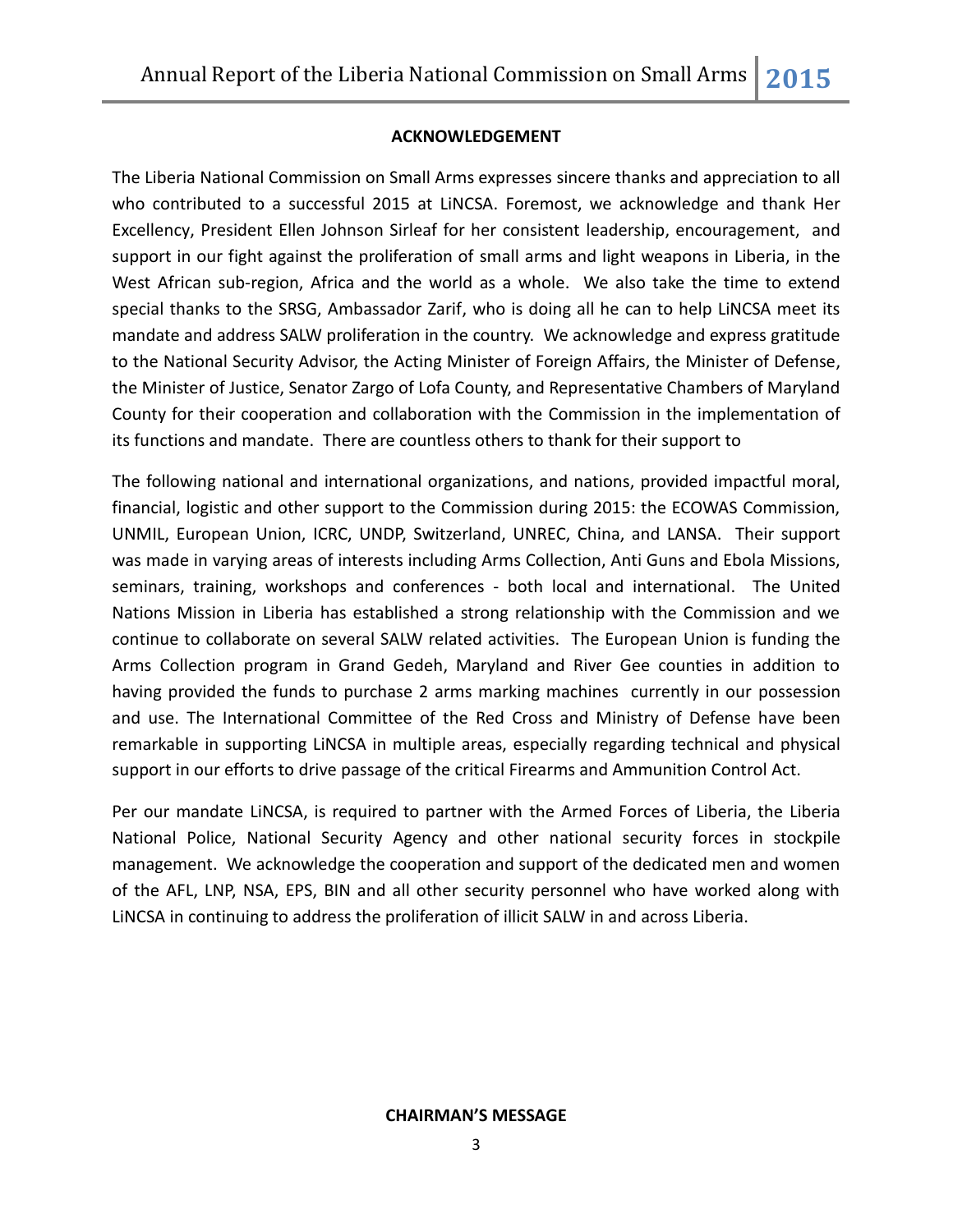As we come to the close of 2015, the Liberia National Commission on Small Arms (LiNCSA) looks at the year in retrospect. By any account, the year 2015 was a year of excitement among the Staff of LiNCSA occasioned by successes and challenges at various levels.

In March 2015, LiNCSA in collaboration with the Ghana National Commission on Small Arms, the United Nation Regional Center for Disarmament (based in Lome, Togo) and the United Nations Mission in Liberia conducted a successful 4-day Training of Trainers' workshop for the marking of Arms. State security institutions that benefitted from the training include: the AFL, LNP,and EPS. As a result of that training workshop, the AFL marked its own Arms, and assisted the National Security Agency in marking that institution arms in the spirit of inter-agency cooperation.

During the year under review, the Government of Liberia ratified the Arms Trade Treaty (ATT) instrument-thus qualifying Liberia as a State Party to the ATT. One of the most laudable achievements of LiNCSA was the acquisition of a national head office. The LiNCSA family is grateful to Her Excellency, President Sirleaf for making that spacious building available to the Commission.

Considerable efforts were made by the office of the President, Liberia's key partners, the Ministries of Defense, Justice, to ensure the passage of the draft Firearms and Ammunition Control Act into law. It is unfortunate that the Senate did not pass the draft Act before going on its agriculture break. The passage of that draft Act is very imminent upon the return of the lawmakers to the Capitol.

During the course of the year, LiNCSA participated in the launching and induction ceremony of the ECOWAS/EU Small Arms Project in Abuja, Nigeria (Oct. 27-29, 2015). The ECOWAS/EU Small Arms Pilot Project involves four West African Countries and two Sahel region countries. The aim of the Pilot Project is for participating countries to encourage targeted communities to voluntarily turn in illicit Small Arms in exchange for development project beneficial to the community involved. For Liberia, the "Guns for Development" pilot is being implemented in three Southeastern Counties: Grand Gedeh, River Gee, and Maryland.

During the period under review, LiNCSA participated in numerous international conferences and meetings on the curtailment of the proliferation of illicit Small Arms and Light Weapons. The Commission is playing a key role in the UNMIL Transition. LiNCSA is currently assuming some of the roles that UNMIL is performing, such as the inspection of arms and armories. LiNCSA also serves as a co-chair for the UNMIL Transition Finance Committee.

The Commission has some challenges as it enters the New Year. Some of those challenges are: 1. Budgetary allocation: Although the 2014/2015 budget of the Commission is USD\$450,000 an improvement over the previous one, however, there was no allocation for projects. The USD\$450,000 covers basic salary for the staff. The Second constraint has to do with logistics.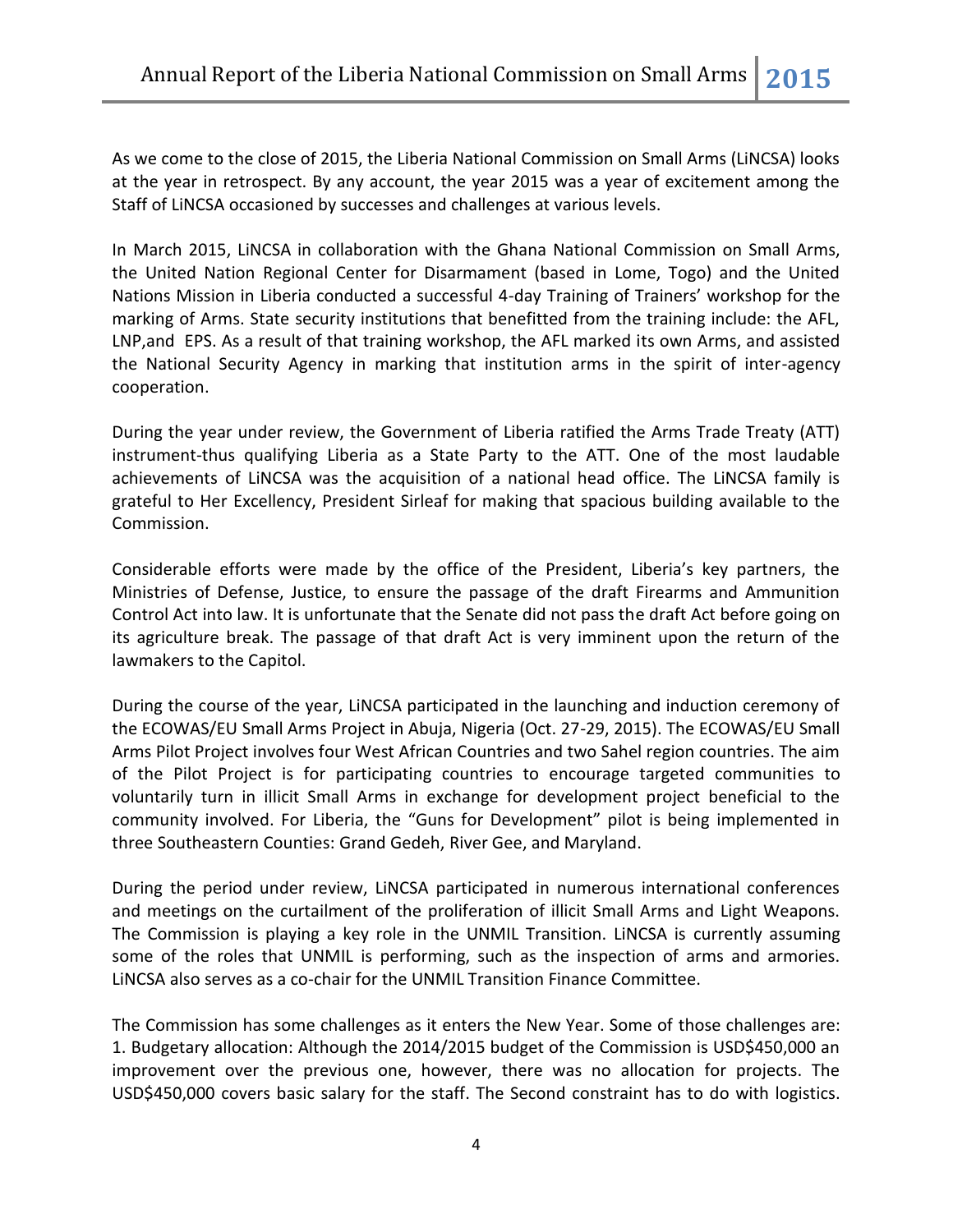We have repeatedly said that LiNCSA has only one vehicle. It is impossible to do field work in rural Liberia when the Commission does not have the required logistics.

However, LiNCSA will continue to do what it possibly can with the available resources at its disposal. We thank the staff of the Commission for their dedication to duty in spite of the enormous challenges on hand. LiNCSA has to continuously strive along with national security institutions and our Partners to prevent the flow of illicit Small Arms within our borders and beyond. The negative impact of illicit Small Arms is a known factor to many Liberians. At the level of our continent, illicit Small Arms constitute our weapon of mass destruction. The eradication of such a menace from our country is the responsibility of all Liberians.

In closing, we wish to express our gratitude to the office of the President for the confidence she continues to repose in our leadership, and support to the Commission. We extend thanks and appreciation to the members of the Board. Similar thanks and appreciation go to our Partners: UNMIL, ECOWAS, MRU, UNDP, ICRC, and Civil Society.

We wish you all Merry X-Mas and A Happy New Year.

James M. Fromayan **Chairman**

#### **MISSION AND MANDATE**

The Act creating the Commission states the general mandate of the Commission as consisting of 'formulating policies and ensuring the implementation of such policies and measures aimed at addressing the problem of proliferation and illicit manufacturing, use, distribution, possession and trafficking of small arms and light weapons; and coordinating and monitoring all private and public sector efforts to prevent, combat and eradicate the proliferation and illicit trade in small arms and light weapons within and across the borders of Liberia'.

## **COMPOSITION**

The Commission has a membership comprising representatives of government agencies and civil society organizations (please see Commission's Act for the full listing of members). The President of Liberia also appoints three private individuals to the Commission with one of the individuals serving as chairperson and another as vice-chairperson. The day-to-day affairs of the Commission are administered by a Technical Secretariat headed by a Coordinator.

The composition of the present administration of the Commission is as follows:

- 1. Hon. James M. Fromayan, Chairperson
- 2. Hon. Benoni Knuckles, Commissioner
- 3. Hon. Dionysius Sebwe, Technical Advisor
- 4. Mr. A. Blamoh Sieh, Acting Coordinator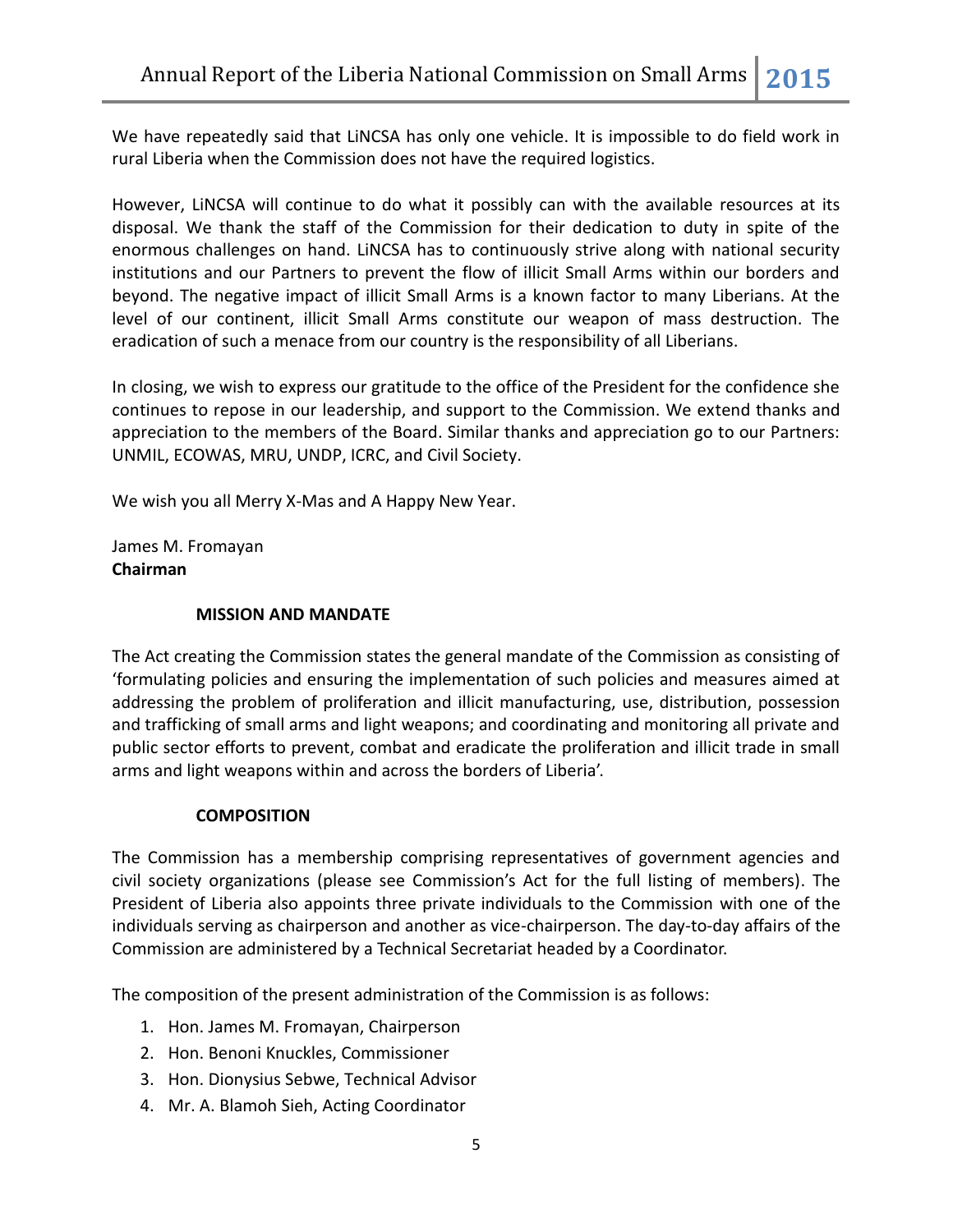#### **EXECUTIVE SUMMARY**

In compliance with Chapter 3, Section 1 of the Act creating the Liberia National Commission on Small Arms, this Annual Report provides a detailed account of the activities and programs of the Commission covering the period, January thru December 2015. The report catalogues the achievements, milestones and challenges of the Commission against the background of a number of funding and operational challenges during the course of the year.

Consistent with Article 24 of the ECOWAS Convention on Small Arms and Light Weapons, entitled "Institutional and Implementation Arrangements", the Liberia National Commission on Small Arms (LiNCSA) was established in 2006 by the Government of Liberia and formally enacted in 2012 by the National Legislature with the mandate to 'provide policy guidance, research and monitoring of national efforts to control the flow of arms and prevent, combat, and eradicate the proliferation of small arms and light weapons within and across the borders of Liberia'. Consistent with this mandate, the Commission has over the reporting period, January – December 2015, made significant strides in ensuring that the necessary policy and regulatory frameworks for the effective control of small arms and light weapons in the country are put in place. The Commission also undertook a number of initiatives during the period under review ranging from organizing and coordinating stakeholders consultations and engagement meetings, to awareness and sensitization campaigns on SALW and Ebola, facilitating specialized trainings in small arms stockpile management as well as local and international networking activities and launching of arms for development Southeast project.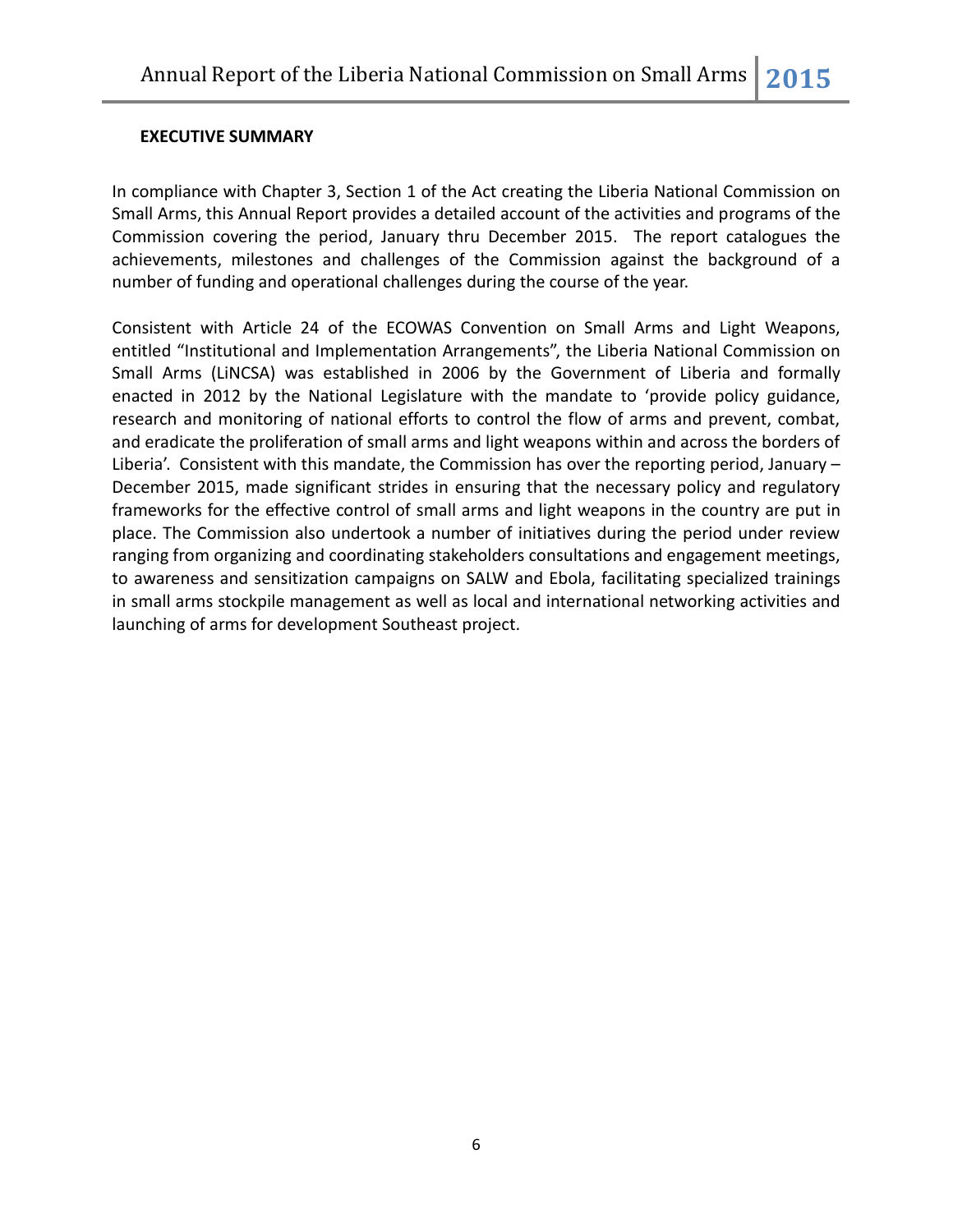### **Achievements**

During 2015, the Commission:

- completed a major Campaign Against Guns and Ebola into four counties Lofa, Nimba, Bong, and Cape Mount - in collaboration with BIN and UNDP; the effort was twodimensional - Assessment Mission and Promotional Campaign - stimulating positive behavior and attitude to prevent Gun violence and the spread of the Ebola virus
- completed Arms Marking Training for personnel of the Armed Forces of Liberia, the Liberia National Police, National Security Agency, Executive Protection Service, Bureau of Immigration and Naturalization and LiNCSA
- facilitated deposition of the ratified Arms Trade Treaty (ATT) at the United Nations in April 2015 and Liberia became a State Party to the Treaty with full participation in the First Conference of State Parties in Mexico in August 2015
- Launched ECOWAS-EU Arms Collection Project (Arms for Development) in May 2015 this Pilot project runs for three years in the South East - Grand Gedeh, Maryland and River Gee counties; if successful, the project will be rolled out throughout the country
- acquired new offices LiNCSA Headquarters on the Executive Mansion Grounds; many thanks to Her Excellency President Ellen Johnson Sirleaf
- implemented marking of State owned arms completed marking of AFL and NSA arms and ammunition; we are formalizing arrangements with LNP and EPS for marking of arms early 2016
- conducted extensive negotiations with major stakeholders on Passage of the draft Firearms and Ammunition Act of 2015 which is now before the National Legislature for enactment; ICRC, MoJ, MoD and the Media provided much needed support in these exercises; we expect enactment of this critical Act once members of the Legislature return to the Capitol in January 2016
- Established the Technical Committee on Arms (TCA), composed of two (2) representatives each from LiNCSA, AFL, LNP, EPS, NSA, BIN and additional National Security Agencies that are authorized and vetted to bear arms; the TCA provides technical support to LiNCSA in the implementation of SALW related activities throughout the country
- in anticipation of UNMIL's drawdown, LiNCSA is actively engaged with Security Sector stakeholders at all levels, taking ownership of selected tasks, responsibilities and functions from UNMIL - arms stockpile management, inspection of GOL armories and arms, arms marking;
- coordinated series of interagency meetings, trainings and consultations around small arms and light weapons control;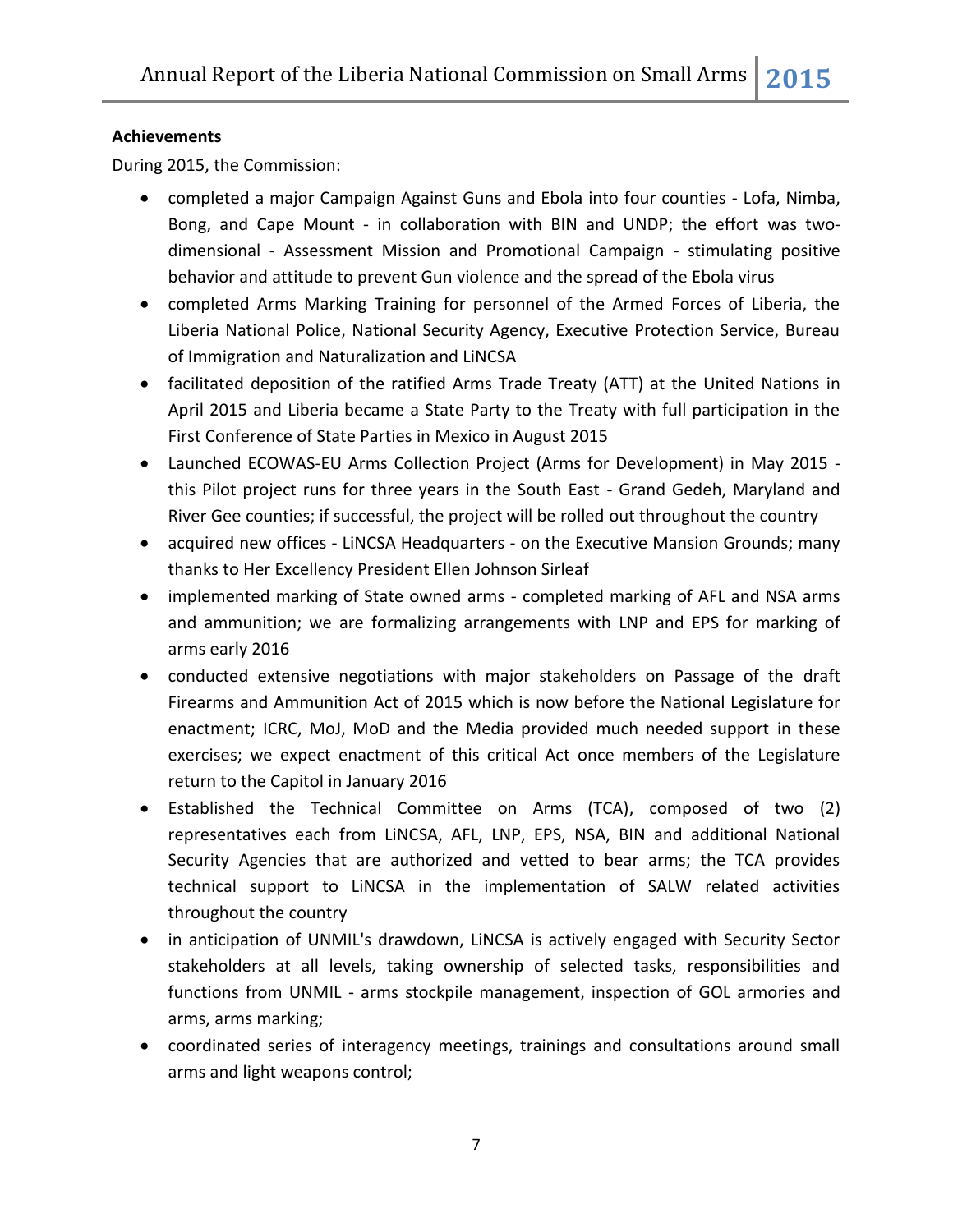- successfully coordinated and Chaired the Security Council sanctioned Panel of Experts assessment mission to Liberia;
- raised the level of advocacy and awareness about small arms and light weapons through engagement meetings with policymakers, civil society and international partners as well as carrying out public awareness activities;
- hosted the SRSG and team at the new LiNCSA Headquarters during a productive working session where Chairman Fromayan briefed the SRSG on LiNCSA's mandate and corresponding activities and the SRSG expressed his outlook on LiNCSA's role in the society as well as encouraged LiNCSA to move ahead and be proactive in some areas of concern
- continuing joint Inspection missions with UNMIL and the AFL; with UNPOL and other state security agencies
- represented Liberia at various international conferences, trainings and workshops on small arms and light weapons control; a few of these meetings are listed below:
- Mar 24 25 Expert Group on ATT Implementation San Jose, Costa Rica
- Apr 15 17 ECOWAS-EU Small Arms Project Induction and Inception Abuja, Nigeria
- May 5 6 ATT Regional Seminar Dakar, Senegal
- Jun 17 19 Review Meeting of National Commissions Calabar, Nigeria
- Jul 6 8 ATT Final Preparatory Meeting Geneva, Switzerland
- Aug 24 27 Arms Trade Treaty First Conference of State Parties Cancun, Mexico
- Oct 27 29 ECOWAS-EU Small Arms Project Steering Committee Abuja, Nigeria
- Nov 16 17 Safe and Secure Management of Conventional Ammunition- Geneva, Switzerland
- Nov 24 25 Expert Group on ATT Implementation Akosombo, Ghana
- Nov 26 Meeting of ECOWAS Experts Akosombo, Ghana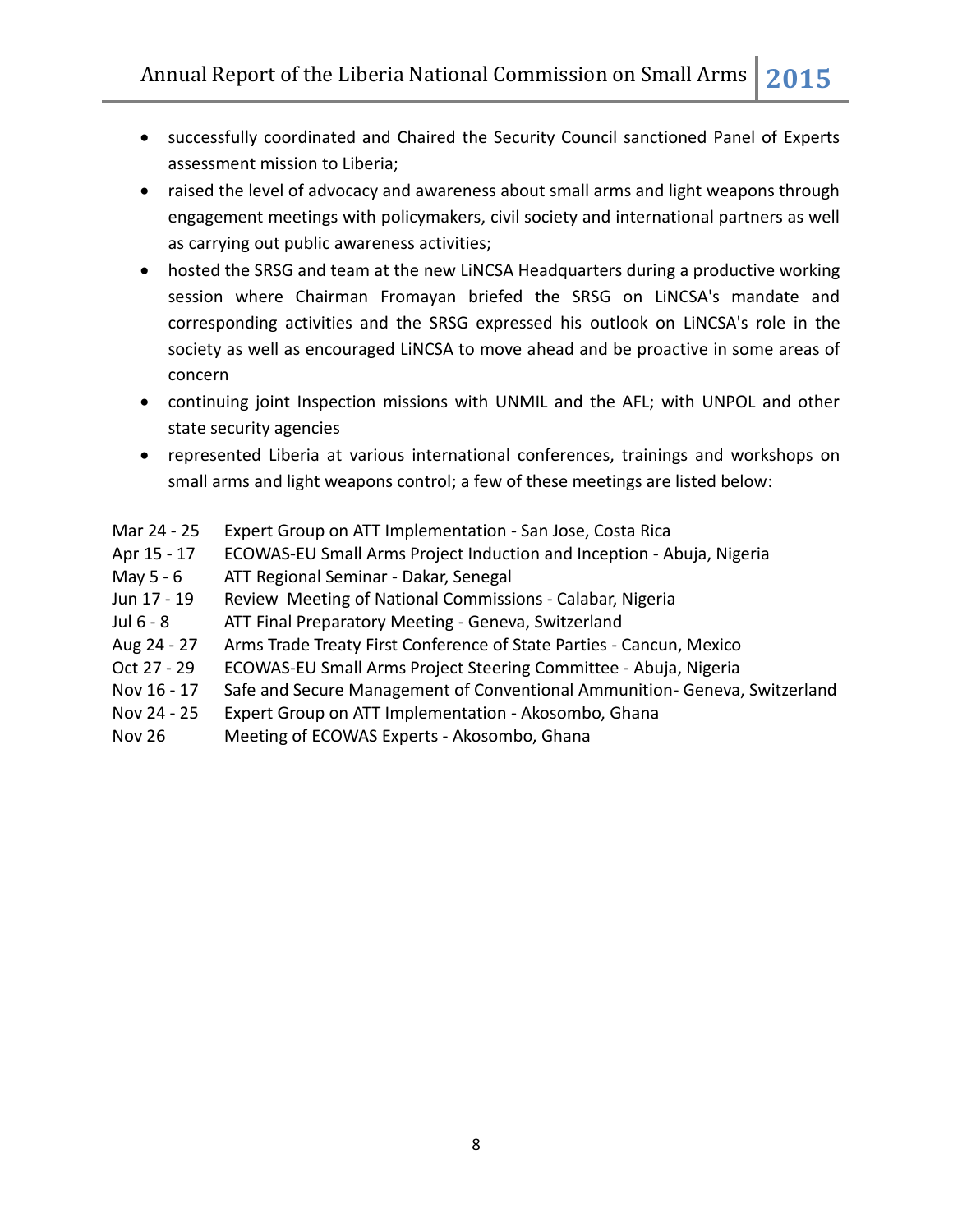#### **Challenges/Constraints**

In the midst of all our accomplishments over the year, LiNCSA continues to face considerable funding and operational constraints. We inherited mobility problems, limiting the Commission to Monrovia and surrounding areas. One vehicle cannot accommodate the requirement of controlling and overseeing SALW throughout the country and for addressing the illicit proliferation of illicit arms throughout the nation. The Commission's core operational budget approved by the Government of Liberia for FY 2015/20164 reached US \$450,000.00, less than 50 percent of the total amount requested. As a result, key professional positions in the Secretariat remained vacant, some major projects, including the conduct of a baseline survey on the extent of small arms prevalence and proliferation nationwide as well as the development of a 5-year national action plan remained undone. The importance of these projects cannot continue to be overlooked and must be included in the budget for the safety of our country and future work of the Commission. Considering new challenges arising from the UNMIL drawdown and the pending Presidential and General elections, the Commission continues to call upon authorities at MFDP and members of the National Legislature to provide more funding in FY 2016/2017 with the hope that the Government will this time make good its promise to the Commission. Guns and ammunition are a problem that cannot be overlooked this time around. The Arms Trade Treaty (ATT) must be domesticated and implemented. During the New Year, we must gather all of the stakeholders for planning, domestication and implementation of the Treaty. Once the Firearms Act is enacted, registration of civilian arms is mandated. This will require funding, sensitization and professional implementation throughout the country.

The Commission during the period under review has been faced with series of administrative and operational challenges. The following are major challenges that hampered the smooth operation of the Commission:

- 1. Lack of adequate budgetary support for core operations and projects from the government of Liberia.
- 2. Lack of necessary logistical support (vehicles, communication equipment, etc);
- 3. Undue delays in the drafting and review processes and passage of the Firearms and Ammunition Control Act due to administrative and legislative bottlenecks;
- 4. Inadequate technical capacity of the Commission especially in the area of database management;
- 5. Lack of support to decentralize the work of the Commission in the 15 political sub divisions of the country.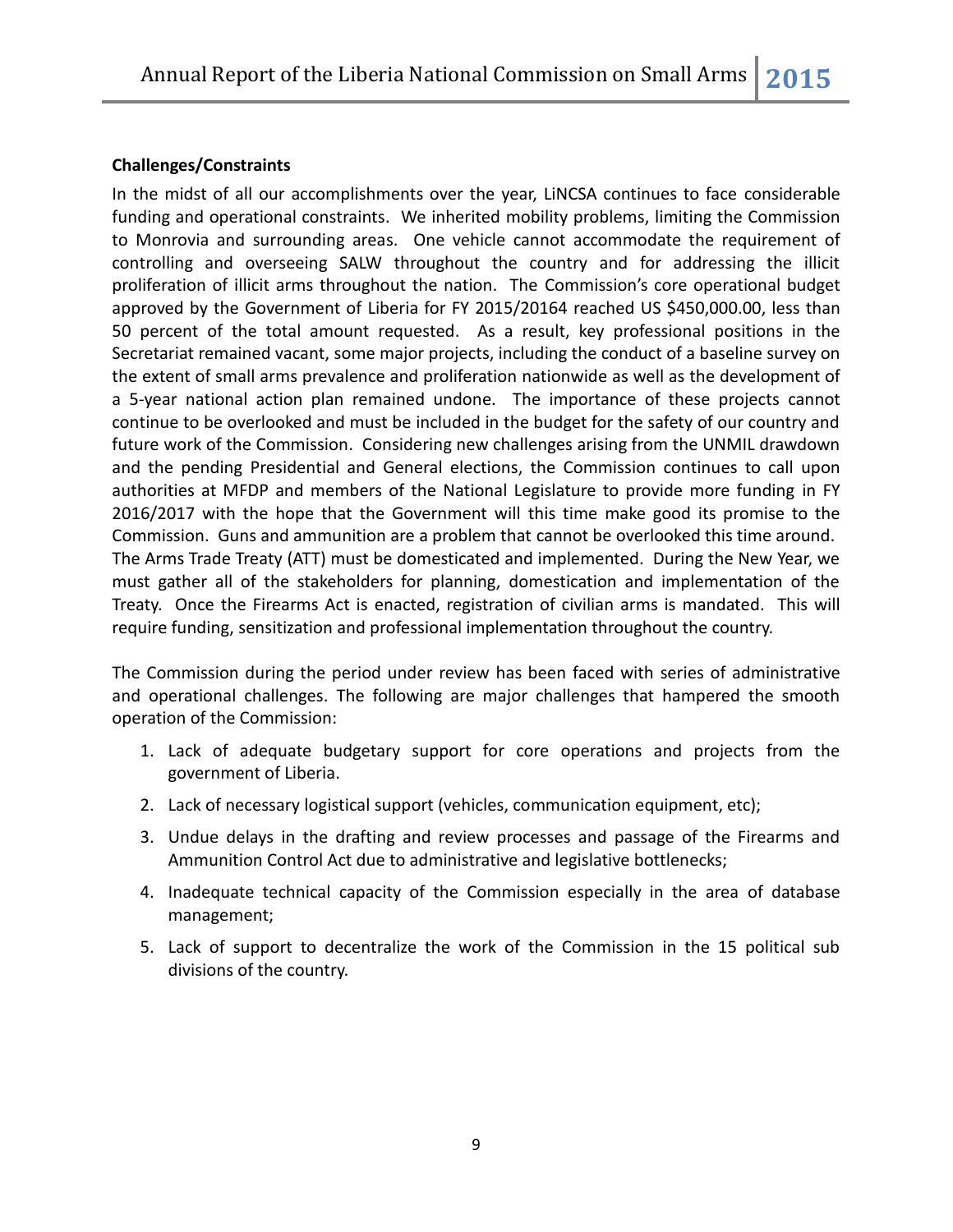#### **CONCLUSION**

The proliferation of illicit small arms and light weapons remains a threat not only to the peace and stability of Liberia, but also to MRU basin countries and the entire West Africa sub-region. From all accounts and in the face of UNMIL transition, the Commission has a critical role in helping to keep the peace through its varied activities aimed at curbing the proliferation of illicit small arms and light weapons within and across the borders of Liberia. This requires urgent support for us to be able to efficiently and effectively halt the flow of illicit arms across the country.

The year 2015 has been a transitional year at LiNCSA. As a nation, Liberia is transitioning from the EVD dominance to recovery and development. Liberia is transitioning from security dominated by UNMIL to National Security provided by Liberians. Despite severe disruptions caused by the Ebola outbreak and amidst the serious financial and operational challenges that impeded the full realization of its planned programs, the Liberia National Commission on Small Arms during the period under review managed to live up to its statutory mandate to a considerable extent. Key among the milestone achievements made as a result of the Commission's activities in the roll-up of its annual work plan were: (1) Deposition of the ratified Arms Trade Treaty (ATT) by the Permanent Representative to the United Nations, Ambassador Marjon Kamara; (2) Marking of State Weapons and Ammunition by two of the major agencies with two other agencies preparing to mark their weapons; (3) sensitization and awareness of the draft Firearms and Ammunition Control Act and its discussion with key stakeholders throughout the country; (4) Implementing the Arms for Development program in South Eastern Liberia; (5) Implementation of the Against Guns and Ebola Campaign in volatile and hard-hit counties.

Beginning a New Year brings renewed commitment and the will to continue the work of the Liberia National Commission on Small Arms within the framework of National governance. We look towards new horizons, a more peaceful society, where accountability and efficiency is reflected in the management of small arms and light weapons and ammunition within our borders and where the proliferation of illicit arms is no longer a threat to the Peace.